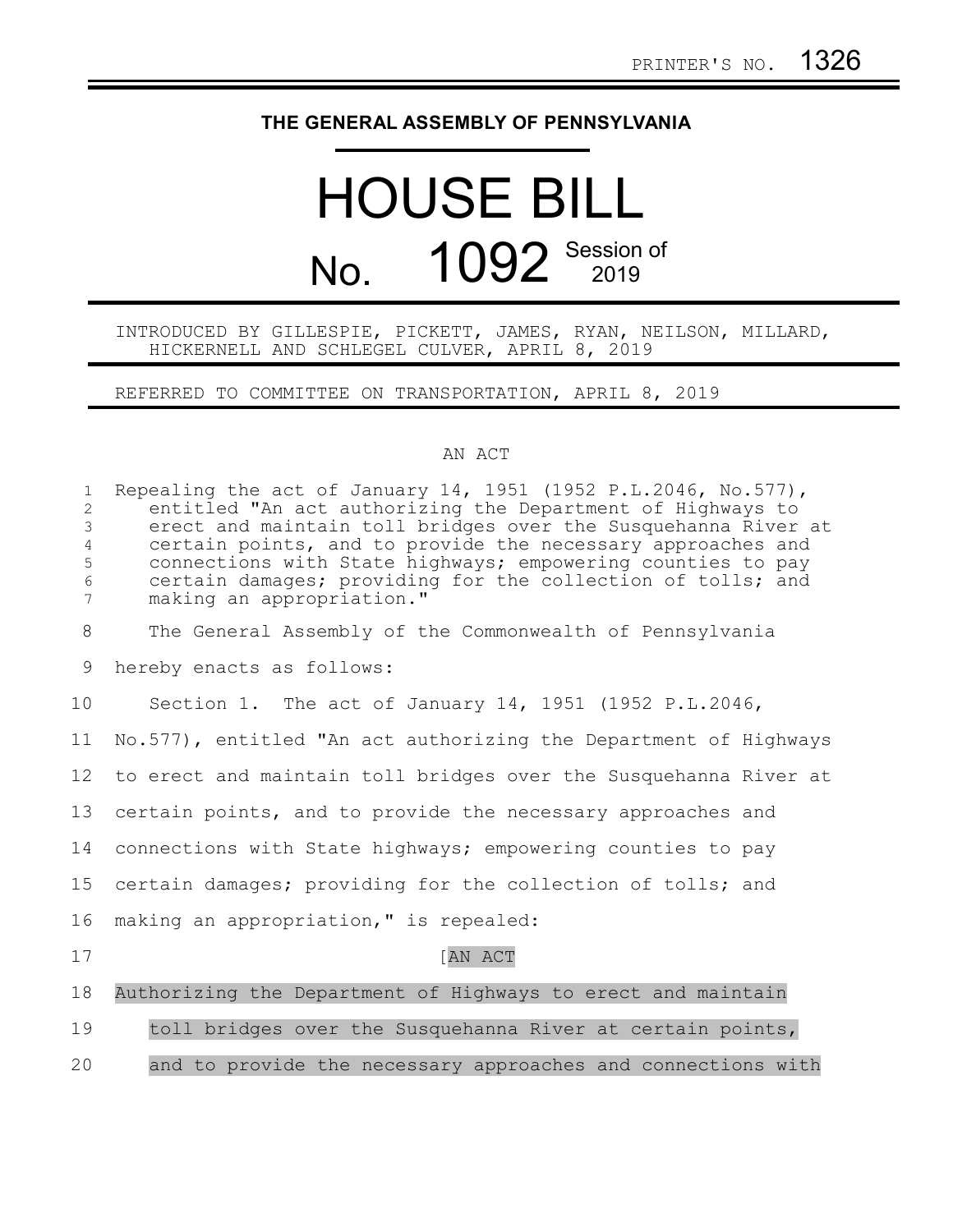| $\mathbf 1$ | State highways; empowering counties to pay certain damages;      |
|-------------|------------------------------------------------------------------|
| 2           | providing for the collection of tolls; and making an             |
| 3           | appropriation.                                                   |
| 4           | The General Assembly of the Commonwealth of Pennsylvania         |
| 5           | hereby enacts as follows:                                        |
| 6           | Section 1. The Department of Highways, with the approval of      |
| 7           | the Governor, is hereby authorized to erect and construct        |
| 8           | bridges over the Susquehanna River, at the hereafter described   |
| 9           | locations, to connect the State highways on both sides of said   |
| 10          | river, and to acquire the necessary land for approaches thereto. |
| 11          | From a point in or near the borough of Millersburg, in<br>(a)    |
| 12          | Dauphin County, to a point on the opposite side of said river,   |
| 13          | in Perry County.                                                 |
| 14          | (b) From a point between Safe Harbor and Holtwood, in            |
| 15          | Lancaster County, to a point on the opposite side of said river, |
| 16          | in York County.                                                  |
| 17          | Section 2. In the construction of said bridges and the           |
| 18          | approaches thereto and connections with existing State highways, |
| 19          | the Department of Highways shall have all of the powers and      |
| 20          | authority conferred with respect to the relocation, widening or  |
| 21          | construction of State highways, including the exercise of the    |
| 22          | power of eminent domain. Any damages sustained by reason of      |
| 23          | taking property in the relocation, widening or construction of   |
| 24          | any such bridge, the approaches thereto and connections with     |
| 25          | State highways, shall be ascertained in accordance with laws     |
| 26          | applicable to the ascertainment of damages in relocating,        |
| 27          | widening or constructing State highways; and such damages, when  |
| 28          | ascertained, shall be paid by the Commonwealth or county or      |
| 29          | counties, as may be agreed upon, in accordance with the laws     |
| 30          | relating to State highways.                                      |
|             |                                                                  |

20190HB1092PN1326 - 2 -